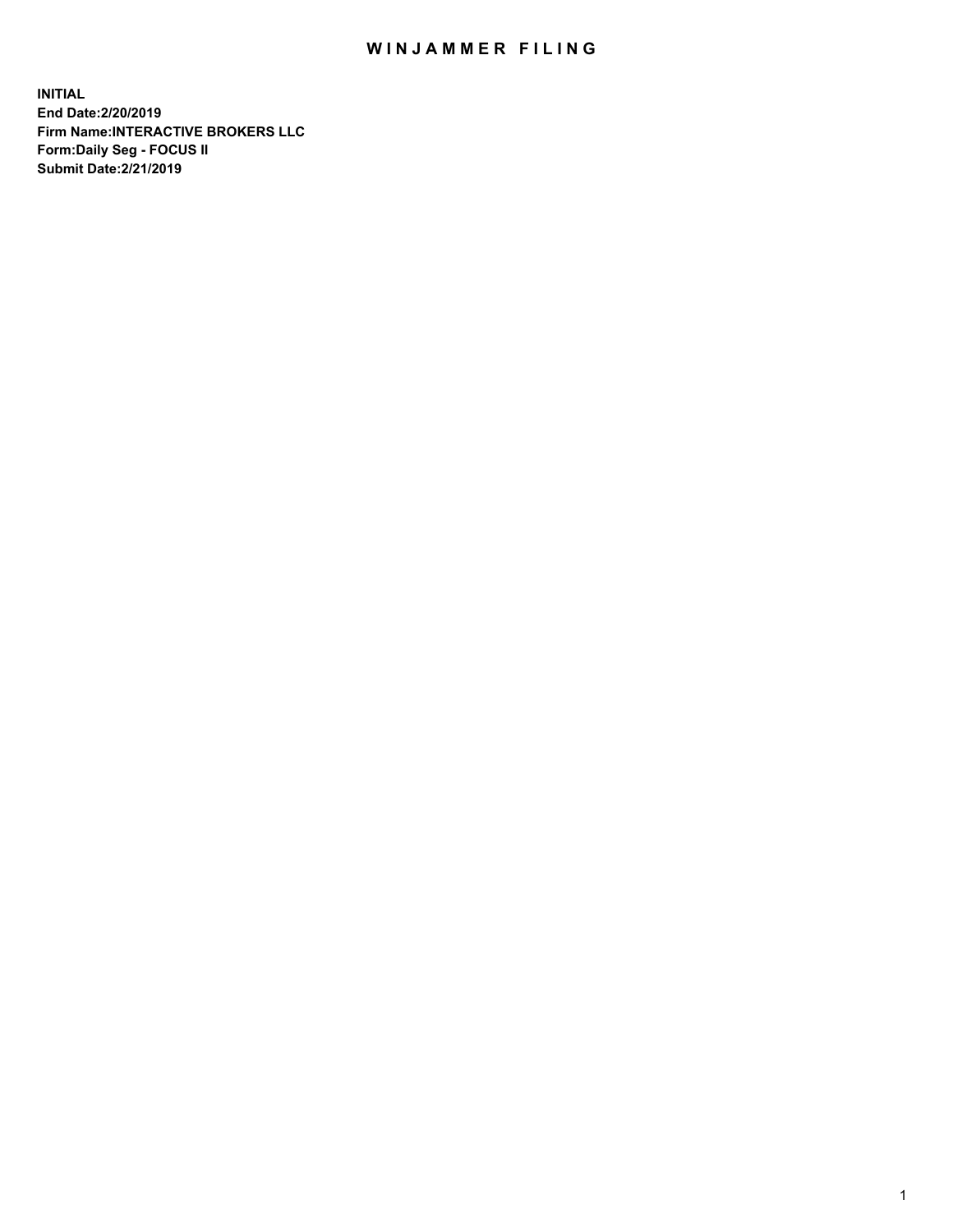**INITIAL End Date:2/20/2019 Firm Name:INTERACTIVE BROKERS LLC Form:Daily Seg - FOCUS II Submit Date:2/21/2019 Daily Segregation - Cover Page**

| Name of Company                                                                                                                                                                                                                                                                                                                | <b>INTERACTIVE BROKERS LLC</b>                                                  |
|--------------------------------------------------------------------------------------------------------------------------------------------------------------------------------------------------------------------------------------------------------------------------------------------------------------------------------|---------------------------------------------------------------------------------|
| <b>Contact Name</b>                                                                                                                                                                                                                                                                                                            | James Menicucci                                                                 |
| <b>Contact Phone Number</b>                                                                                                                                                                                                                                                                                                    | 203-618-8085                                                                    |
| <b>Contact Email Address</b>                                                                                                                                                                                                                                                                                                   | jmenicucci@interactivebrokers.c<br>om                                           |
| FCM's Customer Segregated Funds Residual Interest Target (choose one):<br>a. Minimum dollar amount: ; or<br>b. Minimum percentage of customer segregated funds required:% ; or<br>c. Dollar amount range between: and; or<br>d. Percentage range of customer segregated funds required between: % and %.                       | $\overline{\mathbf{0}}$<br>0<br>155,000,000 245,000,000<br>0 <sub>0</sub>       |
| FCM's Customer Secured Amount Funds Residual Interest Target (choose one):<br>a. Minimum dollar amount: ; or<br>b. Minimum percentage of customer secured funds required:%; or<br>c. Dollar amount range between: and; or<br>d. Percentage range of customer secured funds required between:% and%.                            | <u>0</u><br>$\overline{\mathbf{0}}$<br>80,000,000 120,000,000<br>0 <sub>0</sub> |
| FCM's Cleared Swaps Customer Collateral Residual Interest Target (choose one):<br>a. Minimum dollar amount: ; or<br>b. Minimum percentage of cleared swaps customer collateral required:% ; or<br>c. Dollar amount range between: and; or<br>d. Percentage range of cleared swaps customer collateral required between:% and%. | $\frac{0}{0}$<br>$\underline{0}$ $\underline{0}$<br>0 <sub>0</sub>              |

Attach supporting documents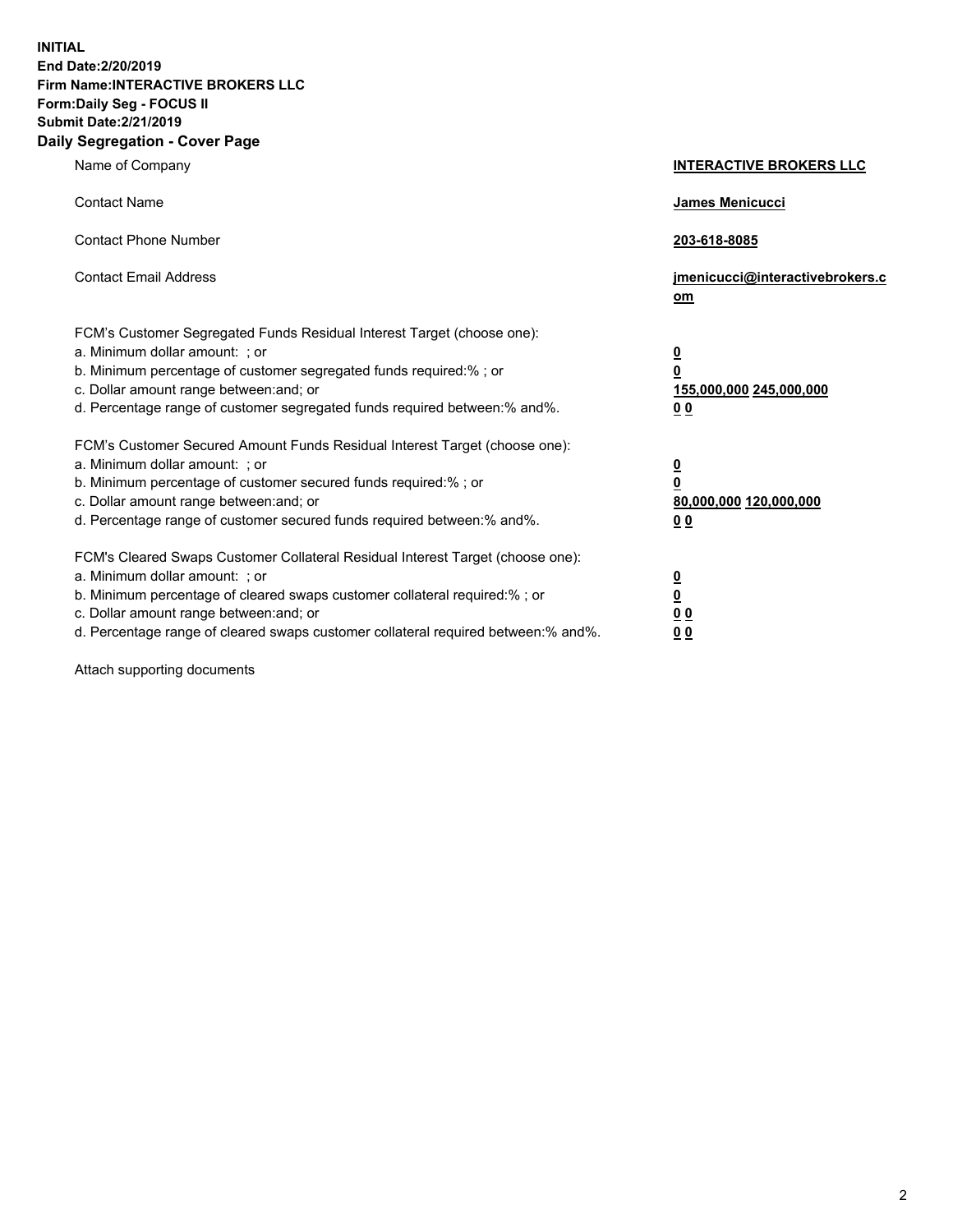## **INITIAL End Date:2/20/2019 Firm Name:INTERACTIVE BROKERS LLC Form:Daily Seg - FOCUS II Submit Date:2/21/2019 Daily Segregation - Secured Amounts**

|                | Dany Ocgregation - Oceaned Anioante                                                               |                                                            |
|----------------|---------------------------------------------------------------------------------------------------|------------------------------------------------------------|
|                | Foreign Futures and Foreign Options Secured Amounts                                               |                                                            |
|                | Amount required to be set aside pursuant to law, rule or regulation of a foreign                  | $0$ [7305]                                                 |
|                | government or a rule of a self-regulatory organization authorized thereunder                      |                                                            |
| 1.             | Net ledger balance - Foreign Futures and Foreign Option Trading - All Customers                   |                                                            |
|                | A. Cash                                                                                           | 428,678,532 [7315]                                         |
|                | B. Securities (at market)                                                                         | $0$ [7317]                                                 |
| 2.             | Net unrealized profit (loss) in open futures contracts traded on a foreign board of trade         | $-2,076,455$ [7325]                                        |
| 3.             | Exchange traded options                                                                           |                                                            |
|                | a. Market value of open option contracts purchased on a foreign board of trade                    | 116,157 [7335]                                             |
|                | b. Market value of open contracts granted (sold) on a foreign board of trade                      | -54,747 [7337]                                             |
| 4.             | Net equity (deficit) (add lines 1. 2. and 3.)                                                     | 426,663,487 [7345]                                         |
| 5.             | Account liquidating to a deficit and account with a debit balances - gross amount                 | 8,057 [7351]                                               |
|                | Less: amount offset by customer owned securities                                                  | 0 [7352] 8,057 [7354]                                      |
| 6.             | Amount required to be set aside as the secured amount - Net Liquidating Equity                    | 426,671,544 [7355]                                         |
|                | Method (add lines 4 and 5)                                                                        |                                                            |
| 7.             | Greater of amount required to be set aside pursuant to foreign jurisdiction (above) or line<br>6. | 426,671,544 [7360]                                         |
|                | FUNDS DEPOSITED IN SEPARATE REGULATION 30.7 ACCOUNTS                                              |                                                            |
| $\mathbf{1}$ . | Cash in banks                                                                                     |                                                            |
|                | A. Banks located in the United States                                                             | 55,612,258 [7500]                                          |
|                | B. Other banks qualified under Regulation 30.7                                                    | 0 [7520] 55,612,258 [7530]                                 |
| 2.             | Securities                                                                                        |                                                            |
|                | A. In safekeeping with banks located in the United States                                         | 411,603,492 [7540]                                         |
|                | B. In safekeeping with other banks qualified under Regulation 30.7                                | 0 [7560] 411,603,492 [7570]                                |
| 3.             | Equities with registered futures commission merchants                                             |                                                            |
|                | A. Cash                                                                                           | $0$ [7580]                                                 |
|                | <b>B.</b> Securities                                                                              | $0$ [7590]                                                 |
|                | C. Unrealized gain (loss) on open futures contracts                                               | $0$ [7600]                                                 |
|                | D. Value of long option contracts                                                                 | $0$ [7610]                                                 |
|                | E. Value of short option contracts                                                                | 0 [7615] 0 [7620]                                          |
| 4.             | Amounts held by clearing organizations of foreign boards of trade                                 |                                                            |
|                | A. Cash                                                                                           | $0$ [7640]                                                 |
|                | <b>B.</b> Securities                                                                              | $0$ [7650]                                                 |
|                | C. Amount due to (from) clearing organization - daily variation                                   | $0$ [7660]                                                 |
|                | D. Value of long option contracts                                                                 | $0$ [7670]                                                 |
|                | E. Value of short option contracts                                                                | 0 [7675] 0 [7680]                                          |
| 5.             | Amounts held by members of foreign boards of trade                                                |                                                            |
|                | A. Cash                                                                                           | 82,133,160 [7700]                                          |
|                | <b>B.</b> Securities                                                                              | $0$ [7710]                                                 |
|                | C. Unrealized gain (loss) on open futures contracts                                               | -2,267,227 [7720]                                          |
|                | D. Value of long option contracts                                                                 | 116,157 <sub>[7730]</sub>                                  |
|                | E. Value of short option contracts                                                                | <mark>-54,747</mark> [7735] <mark>79,927,343</mark> [7740] |
| 6.             | Amounts with other depositories designated by a foreign board of trade                            | 0 [7760]                                                   |
| 7.             | Segregated funds on hand                                                                          | $0$ [7765]                                                 |
| 8.             | Total funds in separate section 30.7 accounts                                                     | 547,143,093 [7770]                                         |
| 9.             | Excess (deficiency) Set Aside for Secured Amount (subtract line 7 Secured Statement               | 120,471,549 [7380]                                         |
|                | Page 1 from Line 8)                                                                               |                                                            |
| 10.            | Management Target Amount for Excess funds in separate section 30.7 accounts                       | 80,000,000 [7780]                                          |
| 11.            | Excess (deficiency) funds in separate 30.7 accounts over (under) Management Target                | 40,471,549 [7785]                                          |
|                |                                                                                                   |                                                            |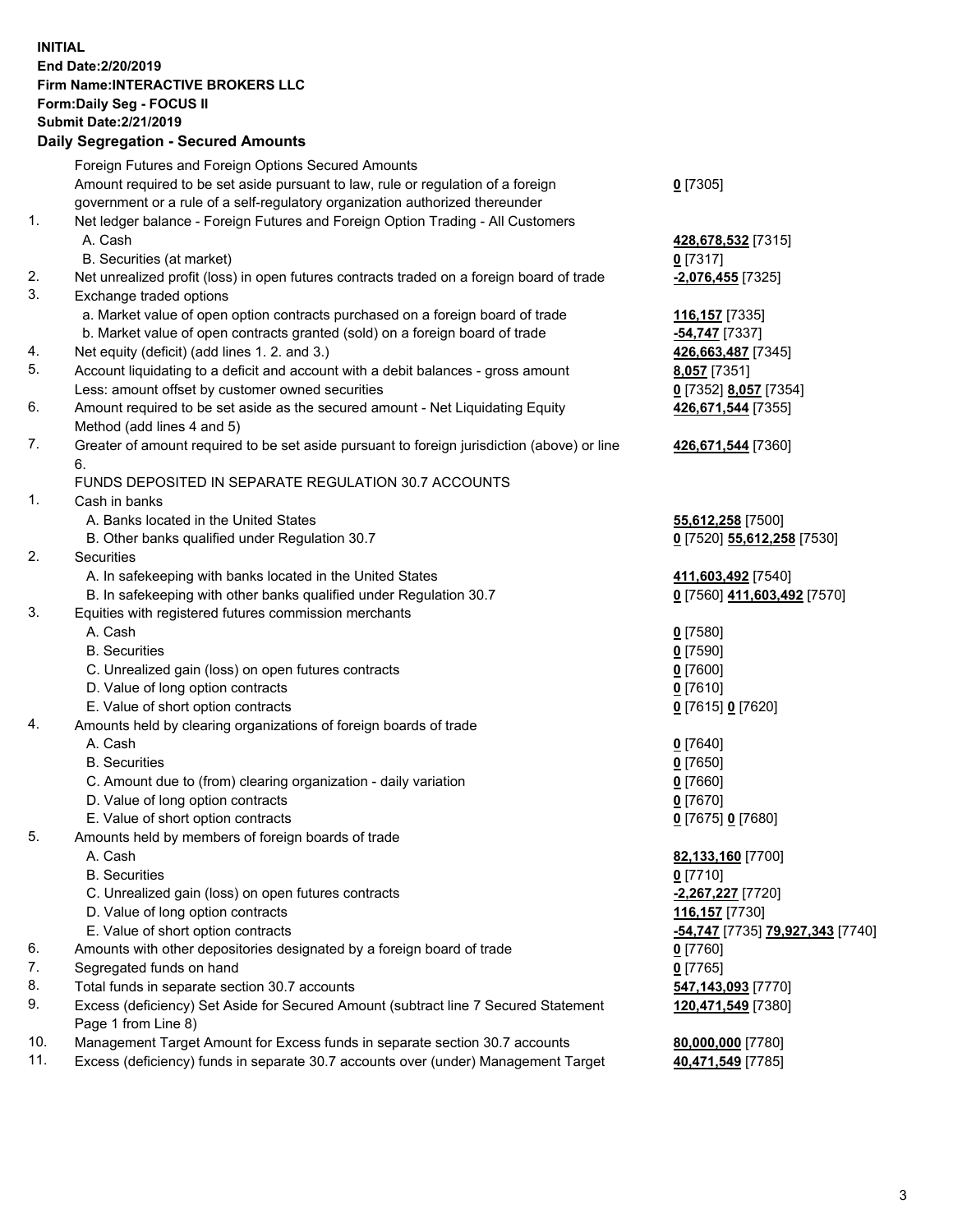**INITIAL End Date:2/20/2019 Firm Name:INTERACTIVE BROKERS LLC Form:Daily Seg - FOCUS II Submit Date:2/21/2019 Daily Segregation - Segregation Statement** SEGREGATION REQUIREMENTS(Section 4d(2) of the CEAct) 1. Net ledger balance A. Cash **3,856,331,270** [7010] B. Securities (at market) **0** [7020] 2. Net unrealized profit (loss) in open futures contracts traded on a contract market **-138,207,781** [7030] 3. Exchange traded options A. Add market value of open option contracts purchased on a contract market **366,603,714** [7032] B. Deduct market value of open option contracts granted (sold) on a contract market **-271,402,404** [7033] 4. Net equity (deficit) (add lines 1, 2 and 3) **3,813,324,799** [7040] 5. Accounts liquidating to a deficit and accounts with debit balances - gross amount **1,294,359** [7045] Less: amount offset by customer securities **0** [7047] **1,294,359** [7050] 6. Amount required to be segregated (add lines 4 and 5) **3,814,619,158** [7060] FUNDS IN SEGREGATED ACCOUNTS 7. Deposited in segregated funds bank accounts A. Cash **535,481,830** [7070] B. Securities representing investments of customers' funds (at market) **2,094,750,160** [7080] C. Securities held for particular customers or option customers in lieu of cash (at market) **0** [7090] 8. Margins on deposit with derivatives clearing organizations of contract markets A. Cash **8,303,186** [7100] B. Securities representing investments of customers' funds (at market) **1,282,378,006** [7110] C. Securities held for particular customers or option customers in lieu of cash (at market) **0** [7120] 9. Net settlement from (to) derivatives clearing organizations of contract markets **793,225** [7130] 10. Exchange traded options A. Value of open long option contracts **368,695,020** [7132] B. Value of open short option contracts **-273,499,970** [7133] 11. Net equities with other FCMs A. Net liquidating equity **0** [7140] B. Securities representing investments of customers' funds (at market) **0** [7160] C. Securities held for particular customers or option customers in lieu of cash (at market) **0** [7170] 12. Segregated funds on hand **0** [7150] 13. Total amount in segregation (add lines 7 through 12) **4,016,901,457** [7180] 14. Excess (deficiency) funds in segregation (subtract line 6 from line 13) **202,282,299** [7190] 15. Management Target Amount for Excess funds in segregation **155,000,000** [7194] **47,282,299** [7198]

16. Excess (deficiency) funds in segregation over (under) Management Target Amount Excess